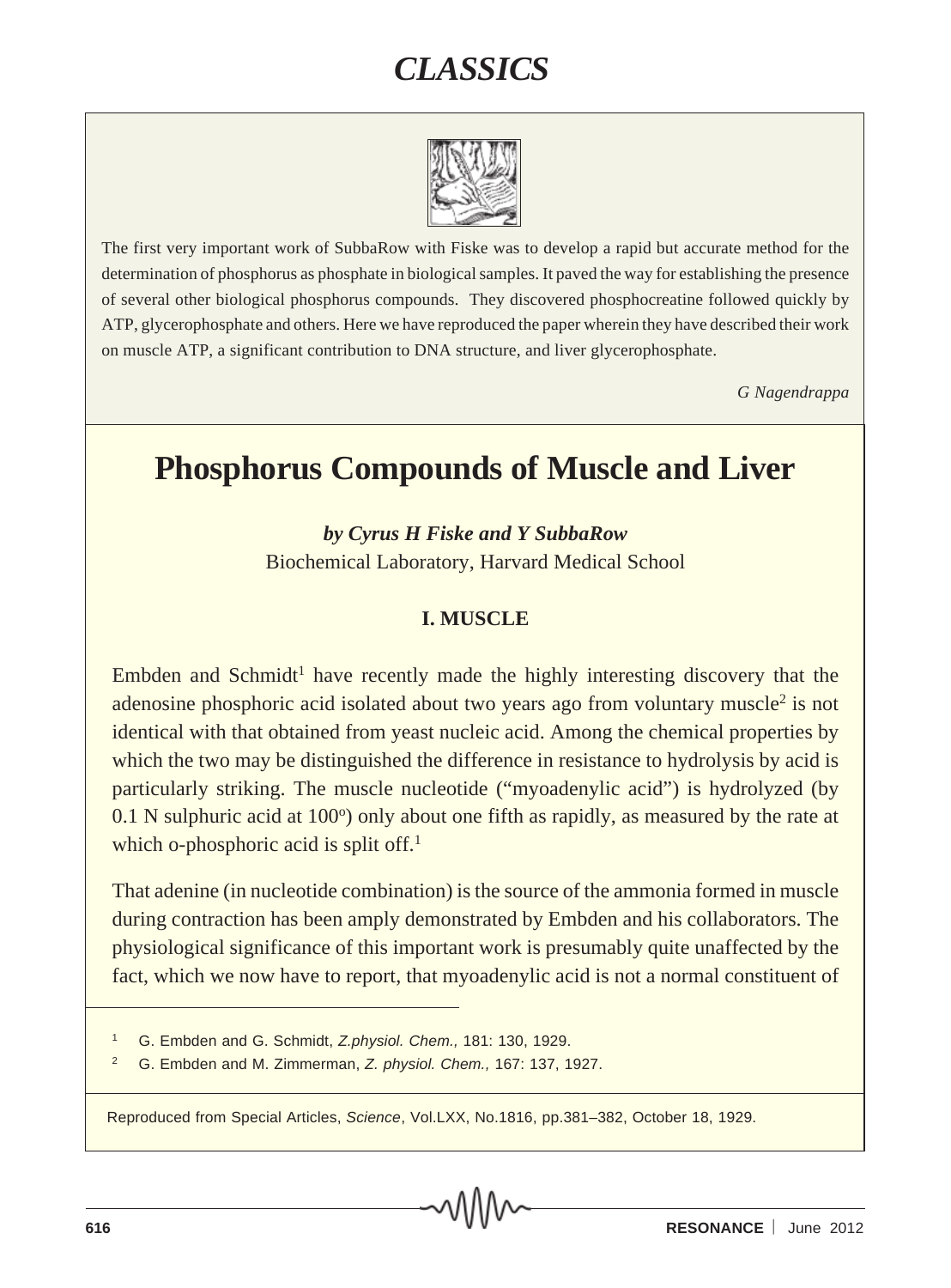# *CLASSICS*

muscle (except perhaps in traces), but a decomposition product. Our first intimation that this might be the case developed from observation that when a protein free muscle filtrate is treated with an alkaline solution of calcium chloride<sup>3</sup> a large part of the purine nitrogen comes down in the precipitate. The calcium salt of myoadenylic acid is soluble in water, and should consequently – if present – remain dissolved under these conditions.

The purine derivative precipitated by calcium has been isolated by (1) precipitation with mercuric acetate in the presence of 2 per cent. acetic acid, followed (after removal of the mercury) by (2) precipitation with calcium chloride and alcohol from hydrochloric acid solution, which yields an acid calcium salt. By repeating the entire process the acid calcium salt is finally obtained as a microcrystalline precipitate. The yield is not far from quantitative, and accounts not only for most of the purine nitrogen of muscle, but also for most of the acid soluble phosphorus not present as o-phosphoric acid, phosphocreatine or hexose monophosphate. In the case of cat muscle the yield of purified material may be the equivalent of nearly 50 mg of phosphorus per 100 gm of muscle.

The acid calcium salt is not well suited for analytical purposes, owing to the difficulty of removing all the water. It may, however, be converted to a silver salt – by precipitation with silver nitrate from nitric acid solution – and the composition of this product has been found to be  $C_{10}H_{13}O_{13}N_5P_3Ag_3$ . It contains, in addition to adenine and carbohydrate, three molecules of phosphoric acid, or two more than in adenylic acid. Two of the three molecules of phosphoric acid are readily removed by hydrolysis with acid, and this fact is doubtless sufficient to explain why Embden and Zimmerman<sup>2</sup> obtained a nucleotide (myoadenylic acid) which still retains the one resistant phosphoric acid group.

The new substance includes also the phosphorus which Lohmann<sup>4</sup> believes to be present in the muscle in the form of pyrophosphate, but whether or not it is an ester of pyrophosphoric acid remains to be determined.

#### **II. LIVER**

The greater part of the organic acid soluble phosphorus of liver may be precipitated from the protein free filtrate, after removing the inorganic phosphate with alkaline calcium

<sup>3</sup> This is the frist step in the isolation of phosphocreatine (C. H. Fiske and Y. Subbarow, *J. Biol. Chem.,* 81: 629, 1929) where it serves the purpose of removing inorganic phosphate and other products.

<sup>4</sup> K. Lohmann, *Biochem. Z.,* 202: 466, 1928; 203: 164, 172, 1928.